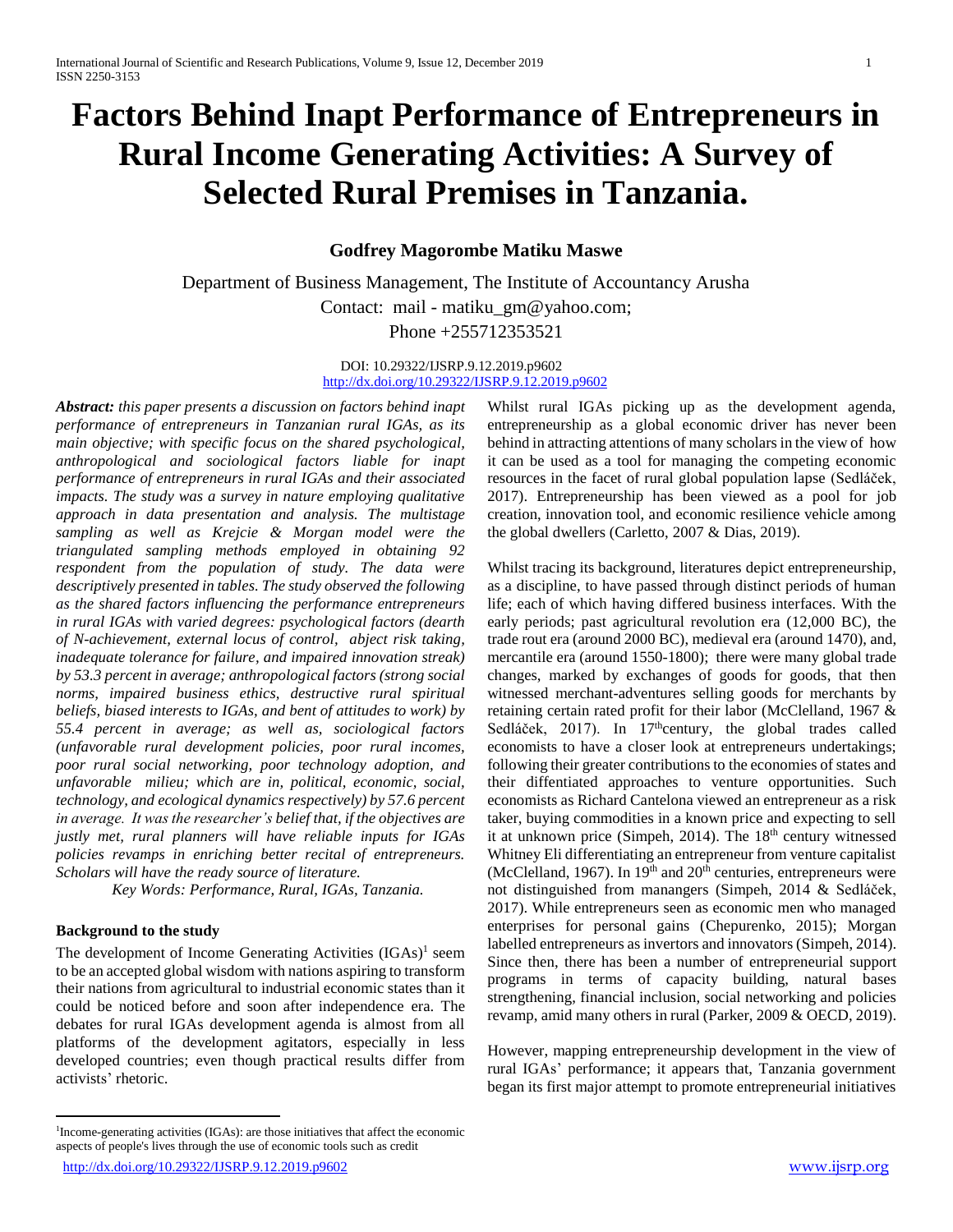through small industries sector as far back as 1966 year (Chongela, 2015) with the formation of the National Small Industries Corporation (NSIC) under the National Development Corporation (NDC) (URT, 2018). The major emphasis of the NSIC was to establish small industrial clusters while conducting training on production, marketing and distribution skills to entrepreneurs; the role of which was later vested to the Small Industries Development Corporation (SIDO) in 1973 (Chongela, 2015 &URT, 2018).

Despite its good roles in IGAs development, SIDO has been experiencing a number of challenges resulting to little impacts than expected on capacity building to rural entrepreneurs for their better performance in IGAs. Some of the said defies include; inadequate budgets; fewer qualified staff; and, inapt strategic repositioning *(*URT, 2018). Nevertheless, beside these managerial challenges; development partners, donors and NGOs have over the years influenced many institutional reforms by creating regulatory framework, developing secteral policies, and institutional capacity building for rural IGAs recital (OECD, 2019). Grassroots skills training and micro-finance programmes for rural entrepreneurs' capacity building have been too implemented (Nerman, 2015 & URT, 2018). Despite these initiatives, the failure rate of rural IGAs in Tanzania commercial industry has never reflected the promising future to the said entrepreneurial rural IGAs partakers.

## **Statement of the problem.**

.

Of the total number of entrepreneurs' rural IGAs started in a year, more than 78 percent die in their first and second years of set-up (Pindado*,* 2017). Despite the allied stakeholders' initiatives in developing rural premises, the recital of entrepreneurs in Tanzanian rural IGAs is still trivial compared to those in urban. Many studies have been done on the influence of psychological, anthropological and sociological domains to entrepreneurial perspectives (Nerman, 2015 & Pindado*,* 2017), but, no study has been done on the shared psychological, anthropological and sociological dynamics behind the said inapt performance of entrepreneurs in Tanzanian rural IGAs. Therefore, the designed study was worth undertaken to uncover the shared factors influencing this inapt entrepreneur's performance; with detailed observations on the magnitudes of impacts each of the attributed factor contributes to the inapt recital of the said IGAs partakers.

#### **Study Objective**

The overall objective of the proposed study was to examine the factors behind inapt performance of entrepreneurs in Tanzanian rural IGAs. And the specific objectives of this proposed study were: to examine the shared psychological factors influencing the performance of entrepreneurs in rural IGAs; to examine the shared sociological factors influencing the performance of entrepreneurs in rural IGAs; and, to examine shared anthropological factors influencing the performance entrepreneurs in rural IGAs. If the objectives are justly met, rural planners will have the reliable inputs in revamping IGAs' policies for better entrepreneurs' performance. Scholars will too have the ready source of literature.

## **Literature Review**

The literature presents a number of theories and concepts on entrepreneurial IGAs' allied issues in both theoretical and empirical parts for review. The survey below, portrays the chosen

<http://dx.doi.org/10.29322/IJSRP.9.12.2019.p9602> [www.ijsrp.org](http://ijsrp.org/)

issues for review amidst many literatures of the time for the study in question.

#### **Theoretical aspects of the study**

The study adheres to three clusters of entrepreneurial theoretical perspectives, namely; psychological theories; sociological theories; and, anthropological theories. Psychological theories are theories highlighting personal characteristics that define individual's entrepreneurial streak (Simpeh, 2014 & Pindado*,*  2017). *Personality Traits;* which is one of psychological theories provides that, there are enduring inborn qualities or potentials in an individual that naturally make him an entrepreneur (Kerr, 2017). Personality traits drive an entrepreneur to see a cup half full rather than half empty. Likewise, Locus of control theory (under the same psychological theories) focuses on the belief about whether the outcomes of our actions are contingent on what we do or on events outside our personal control (Lefcourt, 2014; Kerr, 2017 & Pindado*,* 2017). Individuals with internal locus of control believe that they are able to control life events, while those with external locus of control believe that life's events are the result of external factors, such as chance, luck or fate (Baum, 2014 & Lefcourt, 2014). Moreover, *Need for Achievement,* probably the most famous psychological theory *stated* by McClelland provides that, a human being has a need to succeed, accomplish, excel or achieve (McClelland, 1967). There exist evidences for the relationship between achievement motivation and entrepreneurship (Baum, 2014 & Simpeh, 2014). Venture risk taking, tolerance for ambiguity, need for achievement, and innovativeness as psychological aspects have positive and significant influence on one's entrepreneurial inclinations (McClelland, 1967 & Pindado*,* 2017). Though, locus of control bears negative influence on entrepreneurial streak; it seems to be strongly correlated to such traits as; risk taking, need for achievement, and tolerance for ambiguity. Findings also indicate that, aversion to risk declines as wealth rises (Simpeh, 2014).

Sociological theories are theories for which the level of analysis is the traditional societal context (Baum, 2014 & Simpeh, 2014) including social networks. This advocates that, entrepreneur should not take unwarranted advantage of people to be successful; rather, success should come as a result of keeping faith with the people. Analyzing the life situations and characteristics of individuals who have decided to become entrepreneurs can influence people's thought and action to do something meaningful with their lives (Baum, 2014 & Pindado*,* 2017). Again, one's sociological background is one of the decisive "push" factors to become an entrepreneur. Moreover, with the theory of population ecology; such environmental factors as, political, technology, and social-economic system (including: legislation, customers, and competition) play a vital role in the survival of the venture or the success of the entrepreneur (Simpeh, 2014 & Pindado*,* 2017).

Anthropological theories are theories focusing on the study of the origin, development, and culture (customs, and beliefs) of a community (Baum, 2014 & Simpeh, 2014). For an individual to be successful in a venture, then, societal cultural contexts should be considered. With a view of entrepreneurship model, new ventures are created by the influence of one's culture (Pindado*,*  2017). Cultural practices lead to varied entrepreneurial attitudes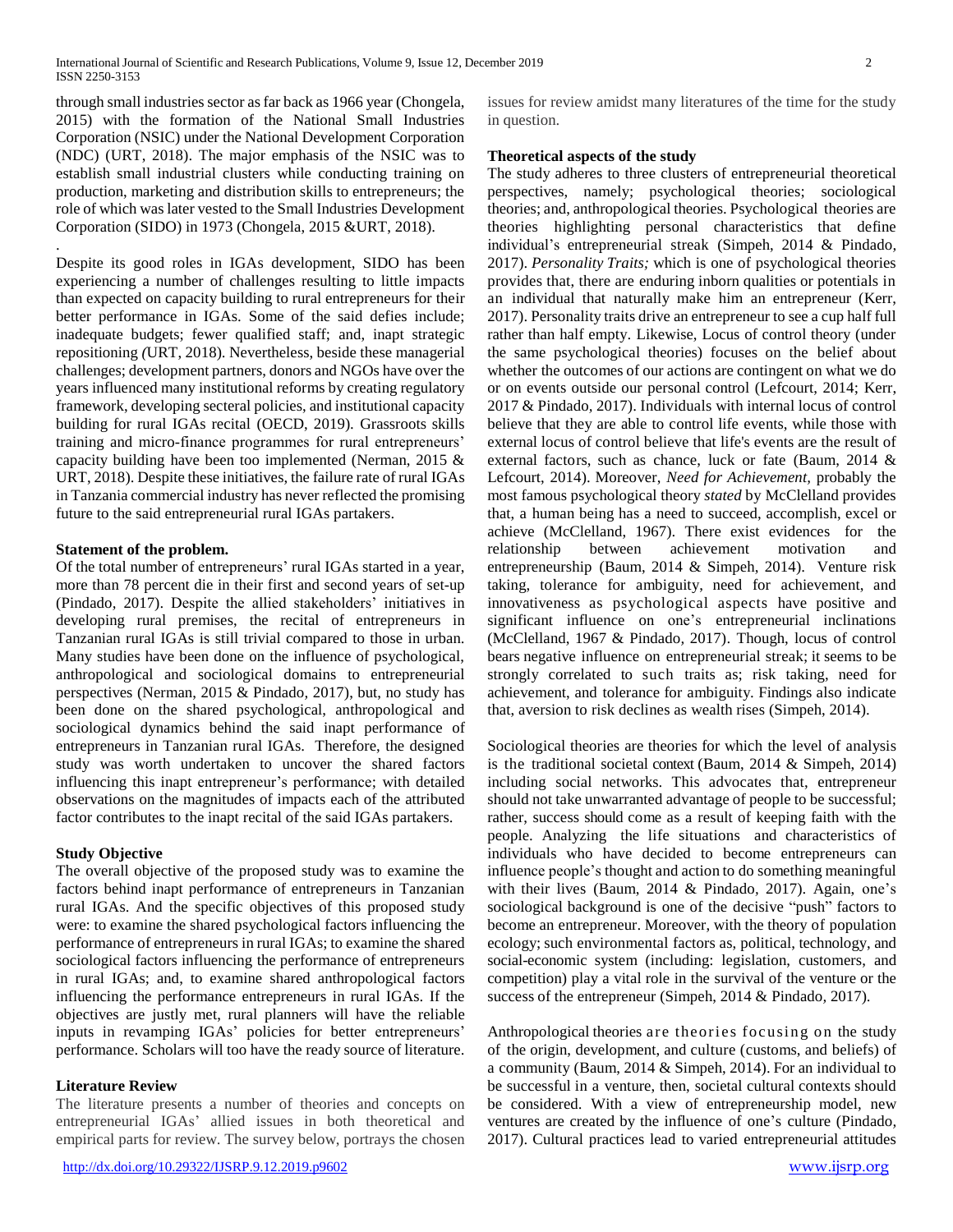such as innovation; that also lead to venture creation behavior (Simpeh, 2014). Individual ethnicity affects attitude and behavior; and culture reflects particular ethnic, social, economic, ecological, and political complexities in individuals (Baum, 2014 & Kerr, 2017). Thus, cultural environments can produce attitude differences as well as differences in entrepreneurial behavior.

## **The Performance of Rural IGAs in Tanzania for Growth**

Studies indicate that, there are more IGAs to rural economies than just farming (Onyebu, 2016 & Bekele, 2019). Rural premises are described by a great range of economic activities, including; tourism, mining, public services, products processing, marketing of agricultural products, and other diversified merchandizing interventions (Chongela, 2015 & Onyebu, 2016). Rural IGAs are said to constitute to about three third of the global population. Although rural dwellers are defined to be agrarians depending on agriculture for making livelihood; about 20 to 50 percent of rural population from Latin America, Asia, and Africa are employed in non-farm activities (Carletto, 2007 & Bekele, 2019). The entire rural IGAs contributes to a total of 16.6 current global GDP, which is expected to be 17.7 unleashed GDP with 15.2 GDP as its baseline screen by 2030 (Bekele, 2019). In Tanzania alone, rural IGAs contributes more than a third to the total growth in GDP; while employing more than 70 percent of Tanzanians and more than 100 percent of domestic food supply (URT, 2018). Looking on rural agriculture alone, it can be seen that the sector employs about 87.6 percent of rural residents with about 69.4 of the total household incomes generated (URT, 2018 & OECD, 2019). Despite its absorption of the greater proportion of Tanzanian (65.5 percent), the sector contributes lesser (29 percent) to total nation GDP than it could be expected (Fox, 2018 & URT, 2018).

#### **Rural Entrepreneurial IGAs Related Areas for Redress**

Some of the key areas of rural entrepreneurial IGAs related programs considered important for redress would include: market and marketing infrastructure; entrepreneurial capacity building**;**  loans accessibility; transportation network; job creation (Nerman, 2015; Dana, 2018; Bekele, 2019 & Dias, 2019); as well as small business and micro enterprises development (Dana, 2018).

In market and marketing infrastructures, for example, installation of reliable infrastructures for markets and marketing information system (advertisement, promotion, and distribution units) is crucial; as these limit rural IGAs products suave-flow (HubSpot, 2019). According to Kotler, commodities are sold; not bought (Kotler, 2011). On the other hands, entrepreneurial capacity building in both hard and soft skills to Rural IGAs is inevitable (Chongela, 2015). Specific skills trainings, improving serving capacity, enhancing resources accessibility (including financial credit), and production skills to rural IGAs operators are important for rural growths (Nerman, 2015). The group lending model used by most of microfinance institutions need to be reviewed as it inhibit entrepreneurs' innovations (Dana, 2018). If the named are equitably addressed, IGAs players will be enhanced to compete effectively in diverse industries of their venture investments.

Besides recent initiatives made by Tanzania government in rural infrastructural reforms, many rural premises are yet to be well networked as most of road are seasonal, if not poorly maintained (Deloitte, 2016). This limits the smooth flow of rural products to where they are desired. If rural networks ware well channeled, the income gap between rural and urban would be un-complained minimal, and IGAs players would not be laden by such witnessed unwarranted bull of poverty (Nerman, 2015 & Bekele, 2019).

On the other hand, protecting the value of marginal productivity of rural labour has been a difficulty affair. Rural niches have been the price taking segments of the operating market structure; where labour force payment to the said large population of Tanzanians is economically inefficient (Nerman, 2015 & Deloitte, 2016). Rural settings have been descriptively regarded as habitats for paupers; where educated and well-off individuals can never stay (Bekele, 2019). Hence, in ensuring the sustainability of the said population segment, much should be done by policy makers and practitioners in refining the value of marginal productivity of agro-labors. Micro financing institutions in rural need to balance their role as the pro-poor vessel and as the profit making machineries. This should go in hand with helping rural micro-enterprises in diversifying agriculture with non-agricultural ventures through credits provision; while considering both as parts of rural IGAs with significant impacts to GDP and GNP in any state.

In General, entrepreneurs in rural IGAs are confronted with unique snags ranging from political, economic, social, technological, ecological to legal domains, including; adverse ecological distress, inadequate capitals for investments, secteral rivalry, limited venture experiences and heavy IGAs statutory compliance (Dias, 2019 & OECD, 2019). Other constraints include; unfavorable working premises, limited access to finances, high credit interests, dependence on a limited number of people, close contacts to customers and business partners, as well as simple structures, pressure for short-term success, high bond with businesses, stable cultures and high commitments (Sedláček, 2017 & Dana, 2018).

## **Opportunities Available for Strengthening IGAs in Tanzania**

Despite the number of challenges portrayed above, IGAs operators are said to have a multitude of openings which when aptly utilized, the observed inefficiency can be all bygones. Some of the major opportunities available in Tanzania for IGAs promotion includes: government support through grants and subsides, as well as financial credits from banks and SACCOS (Chongela, 2015 & URT, 2018). Business incubators for grooming entrepreneurs; as well as community based organizations for unifying local communities' initiatives; and, the ready markets for goods produced are some of other openings available (Fox, 2018).

However, studies indicate that, many entrepreneurs in rural IGAs never utilize the readily available opportunities in optimizing their operational results for growth (Dana, 2018). Some of unutilized opportunities include; various on-going reforms in structure and policies for rural economic growths by the government, and the strengthened IGAs services providers such as SIDO, Vocational Education Training Authority (VETA), micro-financing institutions (depository and non-depository), and other varied industrial supporting agencies (Deloitte, 2016 & URT, 2018)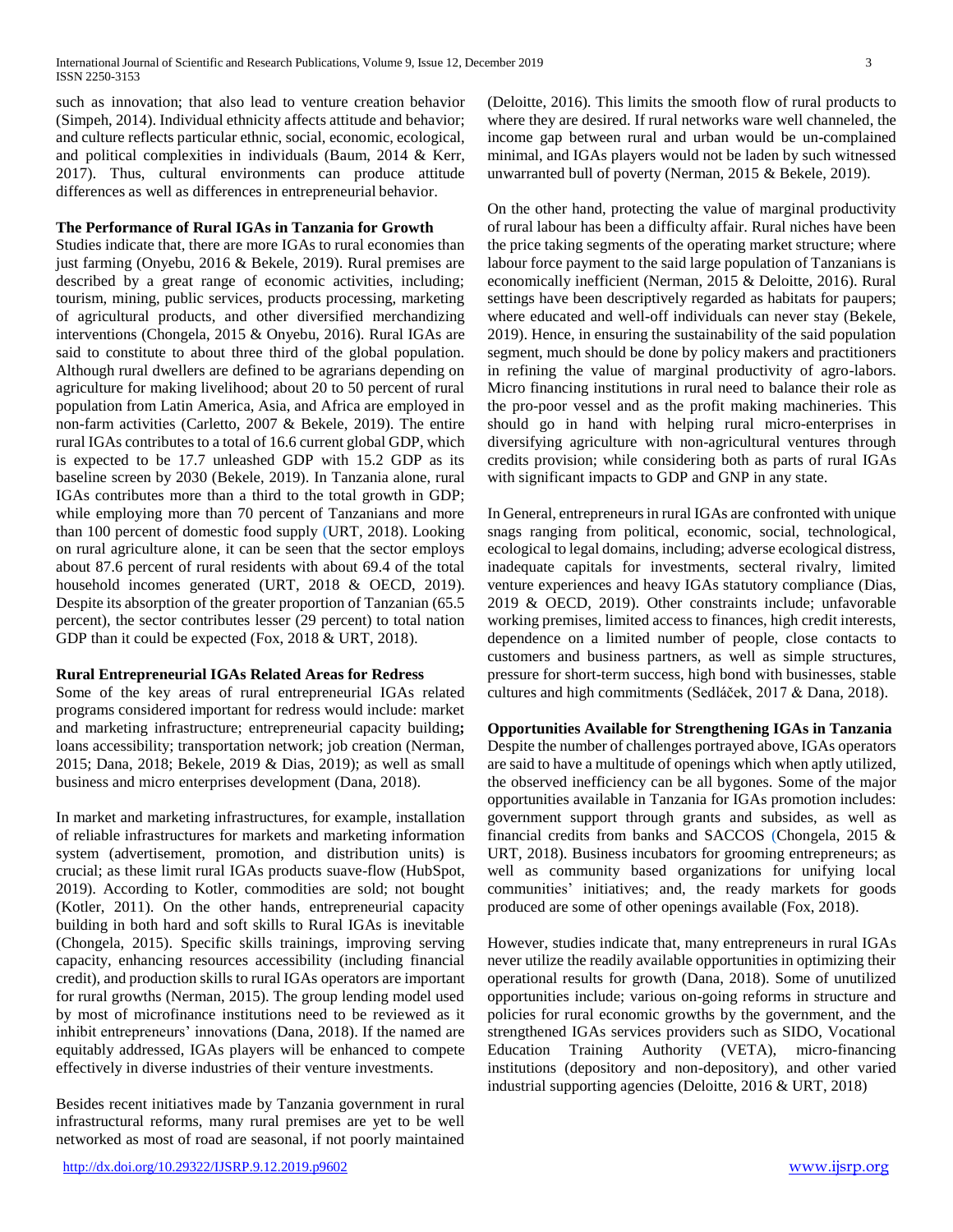## **Research Gap**

Psychological theories suggest the existence of stable qualities that a person shows in most of the situations. Sociological theories explain how human interaction with environmental influences ones' entrepreneurial success. And, anthropological theories provides how, human origin, culture and development effects ones entrepreneurial characters. But, no study has been done to ascertain the shared psychological, anthropological and sociological factors behind inapt recital of entrepreneurs in Tanzanian rural IGAs, and their linked magnitudes of impacts to the said rural IGAs' operators; the realism of which is sought.

#### **Conceptual framework**

The study considers few variables in three bands for analysis, amid many others, namely: psychological factors (N-achievement, locus of control, opportunity orientations, risk taking, tolerance for failure); sociological dynamics (political, economic, social, technology, and ecological environments); and, anthropologic factors (social norms; ethics; belief; interests; attitudes).

## **Figure 1: Conceptual framework**



**Source: Researchers own construct** 

## **Research Methodology**

The study was qualitative in approach; with a single overall objective aimed to examine the factors behind inapt performance of entrepreneurs in Tanzanian rural IGAs. A survey study design was conducted in the selected rural premised of five chosen Tanzania's regions (namely; Mara, Morogoro, Mbeya, Kigoma, and, Kilimanjaro); which were considered appropriate to enhance an apt determination of shared factors behind inapt performance of entrepreneurs in rural IGAs. A survey is the research design used to collect information from relatively large number of cases or units of inquiry under investigations (Kothari, 2003 & Kumar, 2011). The selection of rural premises in the said regions for the study was done based on the reasons of; geo-polarity inclusions; and large human populations with differed ethnic groups, diverse cultures and occupations. The target population was IGAs' partakers; for which a sample of 92 respondents was extracted from the total of 120 identified IGAs players by the use of Krejcie & Morgan sampling model (Krejcie, 1970); after a thorough multistage sampling done to identify respondents from the said regions of Tanzania for which a complete list of all members of entrepreneurs population does not exist and is inappropriate. The research schedules and documentary reviews were used to collect the data; for which frequencies and percentages were presented in tables. Using non-parametric measures, entrepreneur's recital in rural IGAs; as a dependent variable; as well as entrepreneur's psychological traits, anthropological factors, and sociological dynamics; as independent variables were assessed. Data analysis and presentation ware done descriptively by using excel software. Descriptive statistics such as; frequencies, percentages and means

were presented in tables for the study analyses and generalization of factors behind inapt entrepreneurs recital in rural IGAs while; abiding to ethical research issues (Kumar, 2011 & Kothari, 2003).

#### **Findings and Discussion**

This section presents findings and discussions on factors behind inapt performance of entrepreneurs in Tanzanian rural IGAs; built on three pre-determined specific study objectives. The analyzed data were presented in frequency and percentage tables for the study generalization, conclusion making and commendation.

#### **Demographic characteristics of the population of study**

The study results in table 1 below indicate that, the population of study had a large number (47.8 percent) of people aged in between 26 to 50 years, most (54.3 percent) of whom are women. The large proportions (84.8 percent) of this population lived in rural. However, a small proportion (13 percent) of the said population had dual residences for active search of life necessities. Roman Catholic and Muslims were their major denominations with the total population shares of 36.9 and 28.7 percent respectively. The population of study had a large proportion of primary and secondary school people (45.6 percent and 28.3 percent respectively). While, 65.2 percent of the residents being selfemployed; and, 06.5 percent unemployed; 28.3 percent of them were civil servant and NGOs employees (see table 1 results).

#### **Table 1: Demographic Characters of Rural IGAs Payers**

| Parameters                            | Frequency | Percent |
|---------------------------------------|-----------|---------|
| Age group                             |           |         |
| $01-25$                               | 19        | 20.7    |
| 26-50                                 | 44        | 47.8    |
| 51-75                                 | 24        | 26.1    |
| $76+$                                 | 05        | 05.4    |
| Total                                 | 92        | 100.0   |
| Sex of the identified respondents     |           |         |
| Male                                  | 42        | 45.7    |
| Female                                | 50        | 54.3    |
| <b>Total</b>                          | 92        | 100     |
| <b>Residency</b>                      |           |         |
| Rural residence                       | 78        | 84.8    |
| Urban residence                       | 02        | 02.2    |
| Dual residence (Urban Rural)          | 12        | 13.0    |
| <b>Total</b>                          | 92        | 100.0   |
| <b>Religion</b>                       |           |         |
| Roman Catholic                        | 34        | 36.9    |
| <b>Muslims</b>                        | 08        | 28.7    |
| Lutheran                              | 11        | 10.0    |
| Seventh Day Adventist                 | 22        | 05.9    |
| Others                                | 17        | 18.5    |
| Total                                 | 92        | 100.0   |
| <b>Education level of respondents</b> |           |         |
| Non-formal education                  | 16        | 17.4    |
| Primary Education                     | 42        | 45.6    |
| Secondary Education                   | 26        | 28.3    |
| College                               | 08        | 08.7    |
| <b>Total</b>                          | 92        | 100.0   |
| Unemployed                            | 06        | 06.5    |
| Self-employed                         | 60        | 65.2    |
| Civil servants & NGO's employees      | 26        | 28.3    |
| <b>Total</b>                          | 92        | 100.0   |

**Source: source**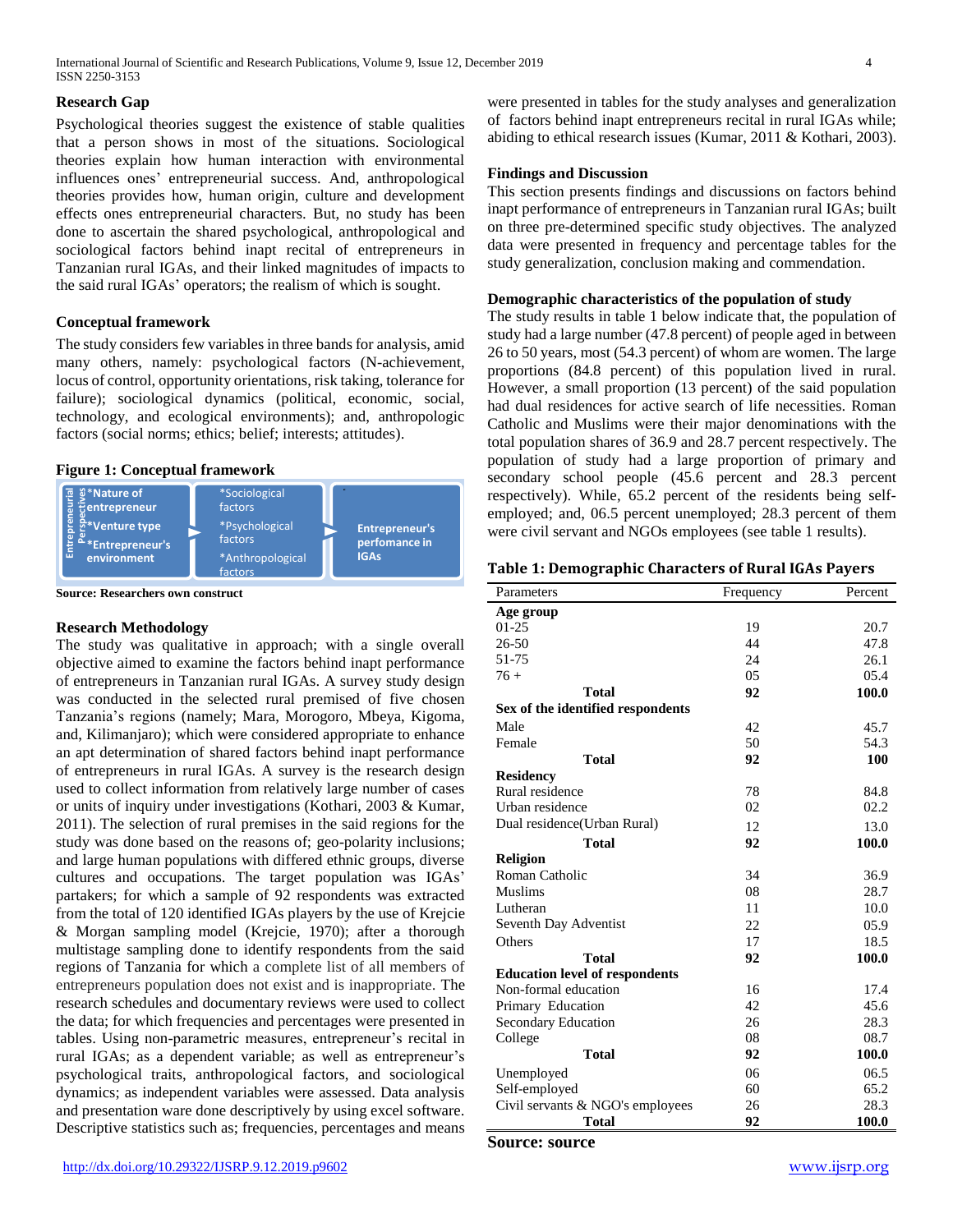After satisfactory analysis of the research findings in table 1; the study directed the researcher to generalize that, the population of study has energetic work force due to the presence of large proportion of people aged in between 26 to 50 years. And that, the greater proportion of women in rural IGAs than men denoted their active involvement in economic production role; besides the two renowned reproduction and community service role in the set of triple gender roles (Onyebu, 2016 & World Bank Group, 2019). With the cumulative 91.3 percent of non-college IGAs partaking entrepreneurs in the study, it could denote the blurred community future, as the said economic agents are not well equipped with apt skill for fair competition in the global free market economy. This reflects to the populations' rejections in labor markets; as it seems be for 71.7 percent of non-civil servant and NGOs individuals, who are unemployed in formal sectors, not because of their desire, but because of their unemployable skills. These findings concur with those of OECD and Fox, L (Fox, 2018 & OECD, 2019).

#### **Distribution of Labour in the Surveyed population of study**

As from the field statistics in table 2, about 78.2 percent of unemployed individuals were dependents to their relatives; most of the self-employed (48.9 percent) were engaged in agricultural related ventures (crop cultivation and animal husbandry); while those employed being mainly absorbed in the ministry of education (38 percent) and in local governments (17.4 percent).

| <b>Table 2: Different Occupations of Population of Study</b> |
|--------------------------------------------------------------|
|--------------------------------------------------------------|

| Parameters                                      | Frequency | Percent |
|-------------------------------------------------|-----------|---------|
| The way unemployed manage lives                 |           |         |
| Depending on relatives                          | 72        | 78.2    |
| Bagging                                         | 02.       | 02.2    |
| Supported by NGOs                               | 02        | 02.2    |
| Others                                          | 16        | 17.4    |
| Total                                           | 92        | 100.0   |
| Sector in which individuals are self-employment |           |         |
| Crop cultivation                                | 25        | 27.2    |
| Animal Husbandry                                | 20        | 21.7    |
| Food vender                                     | 05        | 05.4    |
| Pet trading                                     | 14        | 15.2    |
| Shop keepers                                    | 03        | 03.3    |
| Dry cereal and vegetables selling               | 13        | 14.2    |
| Others                                          | 12        | 13.0    |
| <b>Total</b>                                    | 92        | 100.0   |
| <b>Employers of the employees</b>               |           |         |
| Ministry of education                           | 35        | 38.0    |
| Local government authorities                    | 16        | 17.4    |
| Ministry of Community Development               | 10        | 10.9    |
| Ministry of health                              | 06        | 06.5    |
| Ministry of Agriculture                         | 10        | 10.9    |
| Others                                          | 15        | 16.3    |
| Total                                           | 92        | 100.0   |

Source: Survey data, 2019

With table 2 results from the field, the government's distancing from intervening rural unemployment issues to about 71.7 percent of the population's workforce denotes the call for immediate revamp of unemployment polices by stakeholders. On the other hand, the prevalence of about 56.3 percent of partakers in agroventures would signify the need for authentic entrepreneurial skills training in the sector as it affect the majority of rural lives. The poor performance of non-agricultural ventures (food vender, pet trading, merchandizing and others) may be associated to the press of community priority for food production as the psychological need. Moreover, the plenty of employees from the ministry of education (38 percent) in this study reveals their abundance in rural as opposed to other civil servant. And, the overall presence of differed public and private sector employees in IGAs partaking could signify inadequate pay they receive from their employers; for which they add-on by engaging in the allied IGAs within their areas. Unluckily, their labour-duality are likely to mark inefficacy in the production possibility frontier scaling (Deloitte, 2016).

#### **Entrepreneurial skills provided to Rural Entrepreneurs**

The field result in table 3 revealed that, the majority (55.4 Percent) of rural IGAs' entrepreneurs are unaware of agencies supporting their ventures; while the remaining 44.6 percent knows them. Either, there was only 28.3 percent of the respondents admitting that, entrepreneurial skills are offered to IGAs operators; while 09.8 percent being unaware, and the majority (61.9 percent) affirming the said skills to be not provided. Moreover, the majority (45.6 percent) of respondents said to have accessed information on entrepreneurial skills through peoples' story telling; followed by newspaper and radio ads with 19.6 and 15.2 percent respectively. Nevertheless, the said IGAs partakers held that, entrepreneurial skills offered are greatly based on; crop cultivation, animal husbandry and preservation skills with 34.8 percent 26 percent and 13 percent respectively. Negotiation and market related skills with 09.8 percent and 06.5 percent seem to be rarely offered.

| Table 3: Entrepreneurial Skills Offered to Rural IGAs Players |  |
|---------------------------------------------------------------|--|
|---------------------------------------------------------------|--|

| <b>Parameters</b>                                           | Percent |       |  |  |  |  |  |
|-------------------------------------------------------------|---------|-------|--|--|--|--|--|
| Responses on whether IGAs entrepreneurs knows firms         |         |       |  |  |  |  |  |
| supporting undertakings in their areas                      |         |       |  |  |  |  |  |
| Yes                                                         | 41      | 44.6  |  |  |  |  |  |
| N <sub>0</sub>                                              | 51      | 55.4  |  |  |  |  |  |
| <b>Total</b>                                                | 92      | 100.0 |  |  |  |  |  |
| Response on whether Entrepreneurial skills are provided     |         |       |  |  |  |  |  |
| <b>IGAs</b> operators                                       |         |       |  |  |  |  |  |
| Yes                                                         | 26      | 28.3  |  |  |  |  |  |
| No                                                          | 57      | 09.8  |  |  |  |  |  |
| Unaware                                                     | 09      | 61.9  |  |  |  |  |  |
| <b>Total</b>                                                | 92      | 100.0 |  |  |  |  |  |
| The way people got to know the said entrepreneurial skills  |         |       |  |  |  |  |  |
| related information                                         |         |       |  |  |  |  |  |
| Through Radio                                               | 14      | 15.2  |  |  |  |  |  |
| Through News paper                                          | 18      | 19.6  |  |  |  |  |  |
| Through peoples' story                                      | 42      | 45.6  |  |  |  |  |  |
| I saw them working                                          | 10      | 10.9  |  |  |  |  |  |
| Through public meetings                                     | 08      | 08.7  |  |  |  |  |  |
| Total                                                       | 92      | 100.0 |  |  |  |  |  |
| Category of entrepreneurial and consultancy skills provided |         |       |  |  |  |  |  |
| Crop cultivation                                            | 32      | 34.8  |  |  |  |  |  |
| Negotiation skills                                          | 07      | 09.8  |  |  |  |  |  |
| Animal husbandry skills                                     | 24      | 26.0  |  |  |  |  |  |
| Preservation skills                                         | 12      | 13.0  |  |  |  |  |  |
| Marketing related skills                                    | 06      | 06.5  |  |  |  |  |  |
| Others                                                      | 11      | 11.9  |  |  |  |  |  |
| <b>Total</b>                                                | 92      | 100.0 |  |  |  |  |  |

**Source: Survey data, 2019**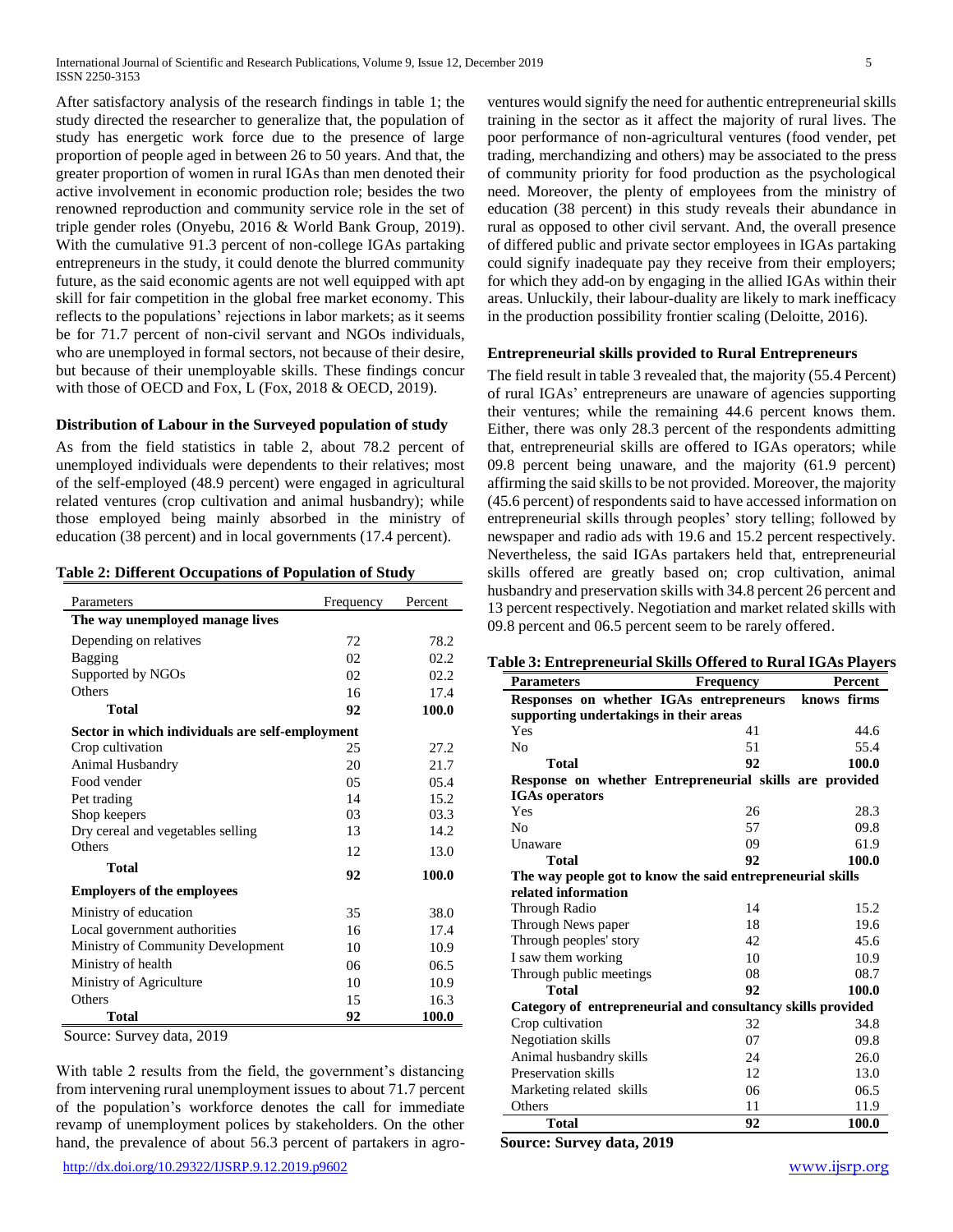With the majority (61.9 percent) of IGAs' partakers admitting that they are unaware of agencies supporting their ventures, and that, only a few (28.3 percent) declaring entrepreneurial skills to be provided; it could be judgmental to say, the poor performance of rural IGAs is the result of inapt entrepreneurial skills offered to rural IGAs' operators. The avowals that, entrepreneurial information has been accessed through hear saying, newspapers and radio (with cumulative 81.2 percent) is an indication that, rural IGAs' segment has not been adequately aligned to the ever promoted industrial sector in Tanzania. Hence much need to be done by policy implementers in bringing the development balance between urban and rural enterprising community segments.

Nevertheless, the study results indicated that, the given entrepreneurial skills, if at all available; are mainly biased to the production part of the entire agro-business chain, while living aside the distribution and consumption patterns. Issues of preservations are given low priority (12.5 percent); while studies indicate the great risks in agro-chain arises out of perishability domains of agro-products (Bekele, 2019). The provision of derisory marketing related skills (06.5 percent), is an affirming prove that, many rural IGAs-venturesome fail to realize their expected outcome due to poor marketing skills offered to them. And, even if they take their IGAs products to markets, they never get the deserved value out of their produces, because of lack of negotiation skills; as though the study results depict a small rate (09.6 percent) of accessibility for the same. The finding for this inefficient negotiation and marketing skill offered to rural entrepreneurs correspond to that of Dana's study (Dana, 2018).

## **Psychological Factors Influencing the Performance of Entrepreneurs in Rural IGAs**

Using five point Likert scale, table 4 presents responses on whether entrepreneurs in rural IGAs endow such identified success factors as; need for achievement, locus of control, risk taking, tolerance for failure, and innovation streak or not. The field result shows the average retorts for strongly agree (SA); Agree (A); undecided (U), disagree (D) and strongly disagree (SA) were: 19.5 percent; 25.0 percent; 02.2 percent; 28.3 percent; and, 25.0 percent respectively. However, during analysis, **agree /strongly agree** were merged to mark the response *agree*; while **disagree /strongly disagree** being merged to mean **disagree** response.

| Table 4: Psychological Factors Influencing the Performance of Entrepreneurs in Rural IGAs. |  |  |
|--------------------------------------------------------------------------------------------|--|--|
|--------------------------------------------------------------------------------------------|--|--|

|     |                                                            | <b>Frequencies (freq) and Percentage (perc) Proportion of Responses for:-</b> |           |      |      |                 |                |      |      |      |      |  |
|-----|------------------------------------------------------------|-------------------------------------------------------------------------------|-----------|------|------|-----------------|----------------|------|------|------|------|--|
| S/N | Likert Item                                                |                                                                               | <b>SA</b> |      | A    |                 |                |      |      |      | SD.  |  |
|     |                                                            | Freq                                                                          | Perc      | Freq | perc | Freq            | Perc           | freq | Perc | Freq | Perc |  |
|     | IGAs operators<br>high<br>Rural<br>portrays<br>need for    |                                                                               |           |      |      |                 |                |      |      |      |      |  |
|     | achievement (N-achievement) in their undertakings          | 19                                                                            | 20.7      | 23   | 25.0 | 00 <sup>1</sup> | 00.0           | 27   | 29.3 | 23   | 25.0 |  |
|     | Rural IGAs operators are driven by internal locus of       |                                                                               |           |      |      |                 |                |      |      |      |      |  |
|     | control in whatever rout they take to venture decision.    | 16                                                                            | 17.4      | 23   | 25.0 | 04              | 04.3           | 26   | 28.3 | 23   | 25.0 |  |
| 3   | Rural IGAs players are stirred risk-taking venturesome     | 20                                                                            | 21.7      | 21   | 22.8 | 00 <sup>0</sup> | 0 <sup>0</sup> | 27   | 29.4 | 24   | 26.1 |  |
| 4   | Rural IGAs operators are endowed with innovation           |                                                                               |           |      |      |                 |                |      |      |      |      |  |
|     | streak in overcoming differed venture dynamics             | 14                                                                            | 15.2      | 20   | 21.7 | 01              | 01.1           | 30   | 32.6 | 27   | 29.4 |  |
|     | Rural IGAs operators are tolerant for failure in the facet |                                                                               |           |      |      |                 |                |      |      |      |      |  |
|     | of venture uphill and ambiguities                          | 21                                                                            | 22.8      | 28   | 30.4 | 0 <sub>5</sub>  | 05.4           | 20   | 21.7 | 18   | 19.6 |  |
|     | Average percent score                                      | 18                                                                            | 19.5      | 23   | 25.0 | 02              | 02.2           | 26   | 28.3 | 23   | 25.0 |  |

Source: Survey data, 2019

As from table 4, the study results indicate only (45.7 percent) of the respondents agreeing that, entrepreneurs in rural IGAs are motivated by their N-achievement; while the cumulative majority (54.3 percent) disagree on the claim. The low drive for Nachievement could be explained to the axiom that, the majority of rural population are constantly striving to meet the primary psychological needs (Pindado*,* 2017) with less motive for changes as they find no successful entrepreneurs in their areas to act as their reference groups. Therefore, such motivation model as valence expectancy framework (McClelland, 1967 & Miner, 2015) should necessarily be employed to revive the hopes of failure hearted entrepreneurs in rural by arousing the said dead N-achievement.

With majority's disagree responses (53.3percent) in table 4, it appears that, most of entrepreneurs in IGAs are not driven by their internal locus of control; contrary to minority individuals (42.4 percent) agreeing with the avowal. This implies that, rural entrepreneurs' belief is vested on the concept that, their failures have been the result of adverse external environments, and with the same maxim, they cannot get out of their inapt IGAs recital unless they are freed by external agent(s). It is now worth to assert that, rural IGAs' inapt performance has been the result of too much entrepreneurs' belief that the government and other change agencies will deliver them from their pressing felt needs. Too much reliance on governments is the shared defy facing citizens in most of African state (Fox, 2018 & World Bank Group, 2019). This suggest that, rural IGAs and pro-entrepreneurship agencies need to expose the said venture partakers to different cases of successful tycoons in arousing their dead success desires resulted from monomers failures of their reference groups in rural settings.

Furthermore, from the same field results in table 4, the greater majority of respondents (55.5 percent) disagree that rural IGAs entrepreneurs are risk takers; as opposed to their relative minority proportion (44.5 percent) agreeing with the claim. Though what seem to be lucky appears when preparation meet opportunity, no seed have ever geminated in the premise it was never thrown. Individuals fail to excel in their plans as they fail to take their carrier risks (Pindado*,* 2017). With this view, the larger majority of rural entrepreneurs need to review their venture in-going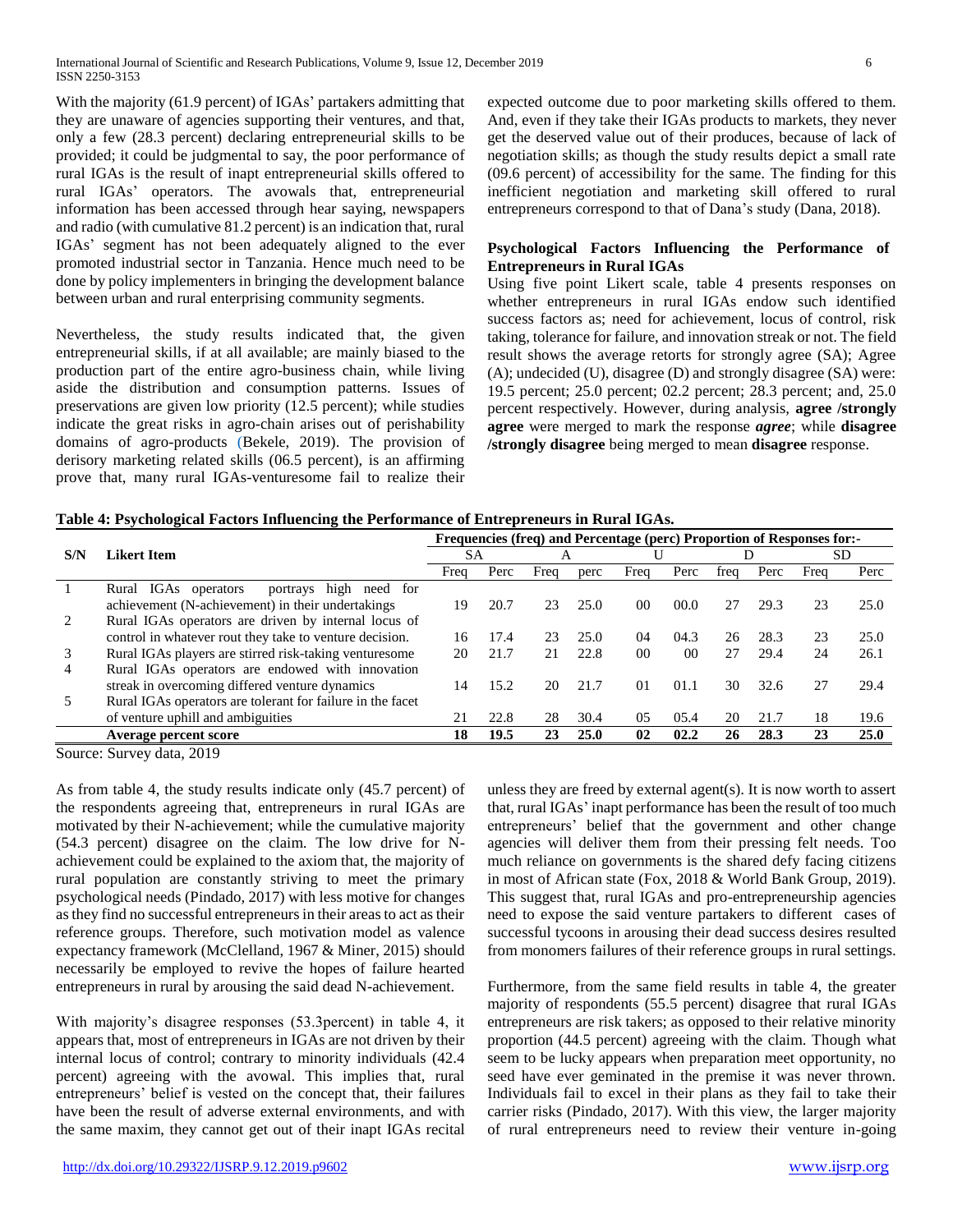models; as their failures can be the results of laggard behaviors in comprehending venture opportunities they exhibit.

On the other hand, while assessing the levels of tolerance for failure, the study results indicated that, a large proportion of respondents (53.2 percent) admits that, entrepreneurs in rural IGAs are tolerant for failure in the facet of venture uphill and ambiguities as they spare their rating on agree retorts; while others (41.3 percent) disagree to affirm the alleged tolerance of rural IGAs partakers to venture ups-and-downs in the facets of dares. As most of rural entrepreneurs invest on agro-projects, the common challenge to them is normally ecological distress (Chongela, 2015). Therefore, the majority (mainly agrarians) of population's claims to be tolerant to diverse ecological weathers is not because they are willing to do so; rather, it is because they have no option for making their lives apart from farming.

Nevertheless, most of respondents (62 percent) disagree that rural IGAs operators are endowed with creativity and innovation streaks in overcoming differed venture dynamics; as opposed to minority (36.9 percent) of the said segment of study population. According to, Chepurenko, a successful entrepreneur is the one who confronts the universe with new idea turned into marketable products (Chepurenko, 2015). That is to say, rural IGAs' partakers fail to come up with innovates as they perceive the universe to be all identical to what it used to be. This calls for absorption of rural IGAs partakers in entrepreneurial incubators and see how they can effectively build their capacities in the view of identifying and converting the global challenges to venture opportunities

**Section conclusion**: though the attribute of tolerance for failure seem to be in favor of entrepreneurs recital in rural IGAs by 53.2 percent, the overall result indicated that, inapt performance of entrepreneurs in rural IGAs is influenced by lack of such psychological factors (traits) as; need for achievement (Nachievement), internal locus of control, risk taking ability, tolerance for failure in the facet of ambiguities and lack of innovation streaks by 53.3 percent in average.

#### **Anthropologic Factors Influencing the Performance of Entrepreneurs in Rural IGAs**

The study findings in table 5 presents responses on whether: rural norms; venture ethics; rural community beliefs; individuals' interests; and, entrepreneurs' attitudes to IGAs are associated to the observed inapt performance of entrepreneurs in rural IGAs or not. With five point Likert scale, the average retorts for: strongly agree (SA); Agree (A); undecided (U), disagree (D) and strongly disagree (SA) were recorded to be: 25.0 percent; 30.4 percent; 01.1 percent; 25.0 percent; and 18.5 percent respectively. However, during analysis, **agree /strongly agree** were merged to mark the response *agree*; while **disagree/strongly disagree** being merged to mark **disagree** responses.

|  |  |  |  | Table 5: Anthropological Factors Influencing the Performance of Entrepreneurs in Rural IGAs |
|--|--|--|--|---------------------------------------------------------------------------------------------|
|  |  |  |  |                                                                                             |

| S/N | Likert Item                                                     | Frequencies (freq) and Percentage (perc) Proportion of Responses for:- |      |      |      |                 |      |      |      |      |      |  |  |
|-----|-----------------------------------------------------------------|------------------------------------------------------------------------|------|------|------|-----------------|------|------|------|------|------|--|--|
|     |                                                                 |                                                                        | SА   | A    |      |                 |      |      |      |      | SD   |  |  |
|     |                                                                 | Freq                                                                   | Perc | Freq | Perc | Frea            | Perc | trea | Perc | Freq | Perc |  |  |
|     | Rural community norms are major stumbling stone for IGAs        |                                                                        |      |      |      |                 |      |      |      |      |      |  |  |
|     | adoption to new operational culture in their venture            | 23                                                                     | 25.0 | 25   | 27.2 | 02              | 02.2 | 22   | 23.9 | 20   | 21.7 |  |  |
|     | Rural IGAs fall under proprietors' domains of interest          | 22                                                                     | 23.9 | 29   | 31.5 | 00 <sup>2</sup> | 00.0 | 26   | 28.3 | 15   | 16.3 |  |  |
|     | Rural spiritual beliefs restrict entrepreneurs to initiate IGAs |                                                                        |      |      |      |                 |      |      |      |      |      |  |  |
|     | bound to the violation of the stated values                     | 20                                                                     | 21.7 | 24   | 26.1 | 02.             | 02.2 | 26   | 28.3 | 20   | 21.7 |  |  |
| 4   | The failures of rural IGAs are strongly attached to their inapt |                                                                        |      |      |      |                 |      |      |      |      |      |  |  |
|     | adherence to venture ethics especially financial management     | 28                                                                     | 30.4 | 32.  | 34.8 | $\Omega$        | 01.1 | 17   | 18.5 | 14   | 15.2 |  |  |
|     | Rural communities are of the attitude that,<br>agricultural     |                                                                        |      |      |      |                 |      |      |      |      |      |  |  |
|     | related IGAs are designated to uneducated fellow                | 23                                                                     | 25.0 | 30   | 32.6 | 02              | 02.2 | 22   | 23.9 | 15   | 16.3 |  |  |
|     | Average percent                                                 | 23                                                                     | 25.0 | 28   | 30.4 | 01              | 01.1 | 23   | 25.0 | 17   | 18.5 |  |  |
|     |                                                                 |                                                                        |      |      |      |                 |      |      |      |      |      |  |  |

#### **Source: field survey, 2019**

The study result in table 5 above provides that, the majority (52.2 percent) against the minority (45.6 percent) of respondents agree that, entrepreneurs in rural IGAs fail to adopt new operational cultures in their ventures as they are bound by strong community norms. As though also revealed by Onyebu, rural communities fail adopt new technologies for positive changes as they embrace tradition working culture in which labor distribution is all biased to gender (Onyebu, 2016). With the said gender bias (as in table 1 on sex distribution), the greater burden of triple gender role (reproduction, economic production and community serving roles) is rendered to women, low lGAs' productivity, and the observed rural gender inequalities; as though also explained by World bank (World Bank Group, 2019). The situation suggests the empowerment of the voiceless women section in rural societies with apt skills of analyzing, identifying and acting to break the set of cultural related chains undermining their public right.

Again, from table 5 above, the study result indicates the large proportion of respondents (55.4 percent) agreeing that, rural IGAs normally fall out of entrepreneurs domain of interests. It is only 44.6 percent of respondents affirming (agreeing) rural IGAs to be in line with the said entrepreneurs' domains of interests. This implies that, the large number of entrepreneurs in rural IGAs undertake the said ventures for non-optional life serving purpose; but, not due to their drives of inner passions. Since interest driven undertakings yield more positive results than circumstantial driven ventures (Miner, 2015); the inapt performance of entrepreneurs in rural IGAs faces no escape from the virtue of denied partakers' interests. Therefore, the result based initiatives need to be installed in rural mega-project to stimulate the interests of young arising entrepreneurs; especially, in sectors employing the majority of rural population (agro-sector). This will enhance the said entrepreneurs to perceive agriculture as an equal paying undertaking as other high rated jobs in their communities.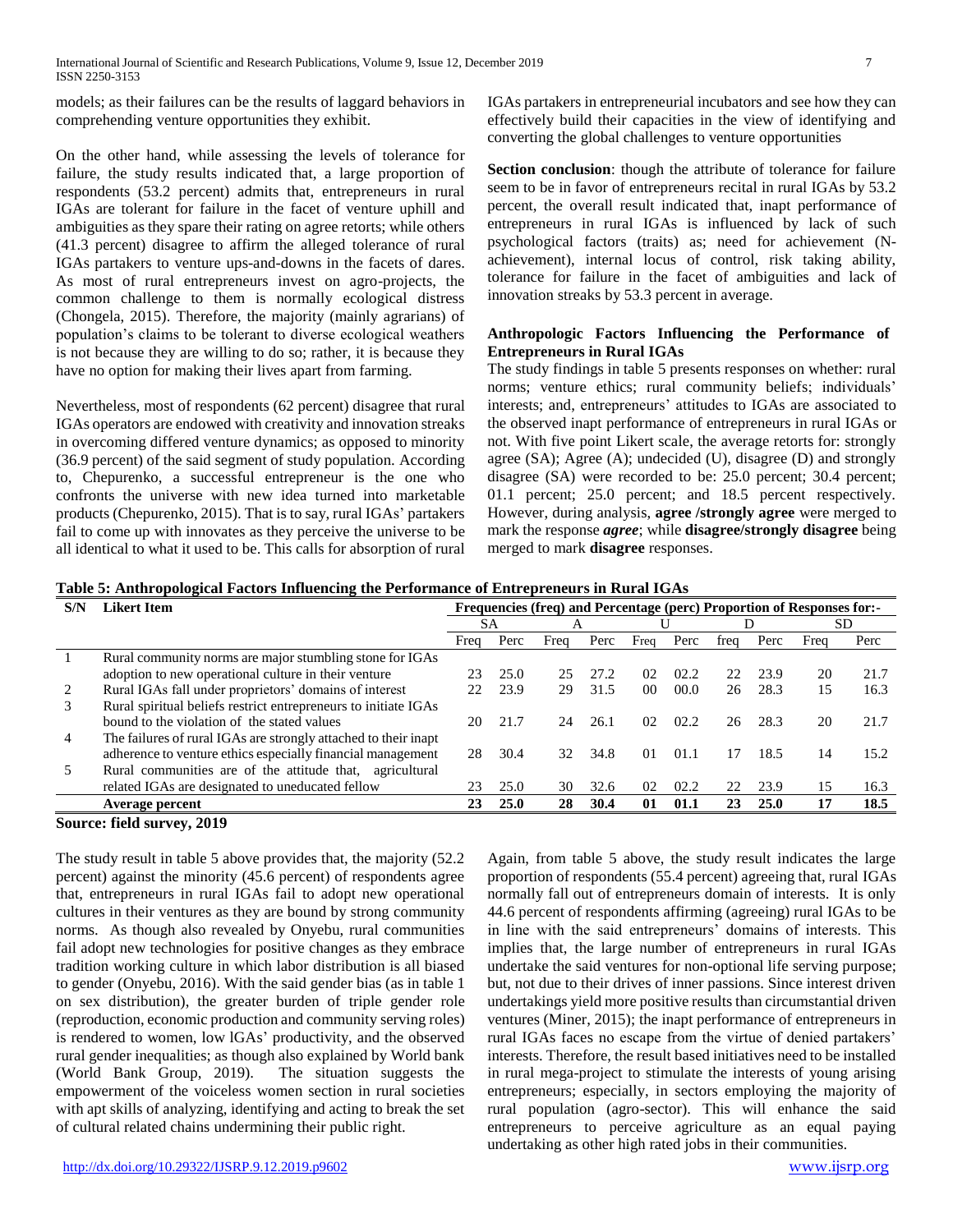On assessing the impact rural spiritual beliefs, the majority (50 percent) of respondents disagree that, spiritual beliefs in rural restrict entrepreneurs to initiate IGAs bound to violate the stated values. However, their relative fellows (47.8 percent) who agreed with the avowal should not be neglected. Many Christian inclined entrepreneurs miss the opportunities that Muslim dominated states could open if there were no spiritual attached embargos to them; in the same way Muslim inclined venturesome do in Christian dominated states. The spiritual bound beliefs to consumers' culture have detrimental impacts on what a consumer purchase; on what a producer yields; and, on what a supplier offers to the market (Kotler, 2011). As from the study result, rural entrepreneurs may be producing what consumers are bound not to buy; while consumers in rural aspiring what entrepreneurs cannot produce due to the prevailing cultural beliefs in their rural localities. Therefore, in installing rural IGAs, entrepreneurs need to have a thorough study on consumers belief related culture to avoid the missile-less IGAs defeat in a plenty of venture biased bystanders.

However, from the study finding in table 5, it appears that, the large proportion of respondents (65.2 percent) against the minority (33.7 percent) agreed that, failure of rural IGAs are strongly attached to their inapt adherence to venture ethics, especially in financial management area. Many entrepreneurs never adhere to "a separate entity accounting principle"; as they make their personal drawings beyond IGAs level of outputs (Nerman, 2015). This infers that, rural IGAs entrepreneurs fail to show positive venture growths' portfolio as their input output ratio deteriorates beyond their respective industrial vulnerability levels due to nonadherence to financial management ethics. This call for financial management skills and overall business ethics to be installed among rural entrepreneurs in evading unexpected IGAs failures.

Nevertheless, the majority (57.6 percent) of respondent agree that, the rural communities are of the attitude that, agricultural related IGAs are designated to uneducated fellow; while the minority (40 percent) of the surveyed population disagreeing with the opinion. The view of the majority concurs with that of Chongela on challenges of agro-sector (Chongela, 2015). With this skewed attitude to majority, the multitude of learned individuals gets circled out of the major rural production intervention (agriculture); contrary to what the universe could expect their academic skills be reflected in the said most population employing sector. This call for policy makers to review rural agricultural polies in a view of making agribusiness the more paying intervention that anyone should aspire to venture in rather than avoiding to engage in.

**Section conclusion**: though the attribute of spiritual beliefs seems not to restrict rural entrepreneurs' initiation of some IGAs with incompatibility to consumers values by 50 percent, the overall results indicated that; the poor performance of entrepreneurs in rural IGAs is influenced by such anthropologic factors as: strong social norms; lack of financial management ethics; strong rural spiritual beliefs; impaired entrepreneurs' interests to IGAs; and, bent entrepreneurs' attitudes to IGAs by 55.4 percent in average.

#### **Sociological Factors Influencing the Performance of Entrepreneurs in Rural IGAs.**

Table 6 presents findings on whether such sociological attributed variables (factors) as; rural development policies, consumers incomes; social networking; rural technology; and natural environments (which are perceived sociological dynamics in; political; economic; social; technology; and, ecological domains respectively), influence entrepreneurs' performance in rural IGAs or not. Table 6 indicates that, the average responses for strongly agree (SA); Agree (A); undecided (U), disagree (D) and strongly disagree (SA) to the identified variables of analysis were; 18.5 percent; 22.8 percent; 01.1 percent; 30.4 percent; and 27.2 percent respectively. During analysis, **agree /strongly agree** were merged to mark the response *agree*; while **disagree/strongly disagree** being merged to mark **disagree** responses.

|     |                                                                |      |      |      |      |                |      |      |      | Frequencies (freq) and Percentage (perc) Proportion of Responses for; |      |  |  |  |
|-----|----------------------------------------------------------------|------|------|------|------|----------------|------|------|------|-----------------------------------------------------------------------|------|--|--|--|
| S/N | Likert Item                                                    |      | SА   |      | Α    |                |      |      |      |                                                                       | SD   |  |  |  |
|     |                                                                | Freq | Perc | treg | Perc | Freq           | perc | Freq | Perc | Freq                                                                  | Perc |  |  |  |
|     | development policies for IGAs<br>are in favor of<br>Rural      |      |      |      |      |                |      |      |      |                                                                       |      |  |  |  |
|     | entrepreneurs operations                                       | 23   | 25.0 | 25   | 27.2 | 01             | 01.1 | 23   | 25.0 | 20                                                                    | 21.7 |  |  |  |
|     | Rural IGAs entrepreneurs record high sales for their outputs   |      |      |      |      |                |      |      |      |                                                                       |      |  |  |  |
|     | as rural economies are branded by high incomes customers       | 16   | 17.4 | 23   | 25.0 | 0 <sup>0</sup> | 00.0 | 28   | 30.4 | 25                                                                    | 27.2 |  |  |  |
| 3   | Rural output are of high contribution to GDP as rural IGAs     |      |      |      |      |                |      |      |      |                                                                       |      |  |  |  |
|     | are heavily favored by environmental friendliness              | 14   | 15.2 | 20   | 21.7 | 01             | 01.1 | 30   | 32.6 | 27                                                                    | 29.4 |  |  |  |
| 4   | Rural IGAs has high market access for their products sales as  |      |      |      |      |                |      |      |      |                                                                       |      |  |  |  |
|     | they endow strong absorptions culture to new technologies      | 20   | 21.7 | 21   | 22.8 | 0 <sup>0</sup> | 00.0 | 27   | 29.4 | 24                                                                    | 26.1 |  |  |  |
|     | Rural IGAs get higher returns for less of their investments as |      |      |      |      |                |      |      |      |                                                                       |      |  |  |  |
|     | they embrace exemplary venture skills and social networking    | 14   | 15.2 | 17   | 18.5 | 01             | 01.1 | 32   | 34.8 | 28                                                                    | 30.4 |  |  |  |
|     | Average percent score                                          | 17   | 18.5 | 21   | 22.8 | 01             | 01.1 | 28   | 30.4 | 25                                                                    | 27.2 |  |  |  |
|     | $C_{2}$ $\cdots$ $C_{n}$ $11$ $\cdots$ $2010$                  |      |      |      |      |                |      |      |      |                                                                       |      |  |  |  |

# **Table 6: Sociological Factors Influencing the Performance of Entrepreneurs in Rural IGAs.**

#### **Source: field survey, 2019**

As from the study findings in table 6, rural development policies for IGAs are in favor of entrepreneurs operations as the majority (52.2 percent) of respondents rated it with agree retorts. Though the majority perceive polices to be in favor of rural IGAs, the remaining 41.7 percent disagreeing segment with the avowal need not to be belittled. This is because, having a good policy and amply

implementing it are two separate affairs. A good unimplemented policy varies not with its sole absence (Dias, 2019).

Policy makers need to seek the minority's idea in finding out the joint issues for redress in protecting the shared public interests.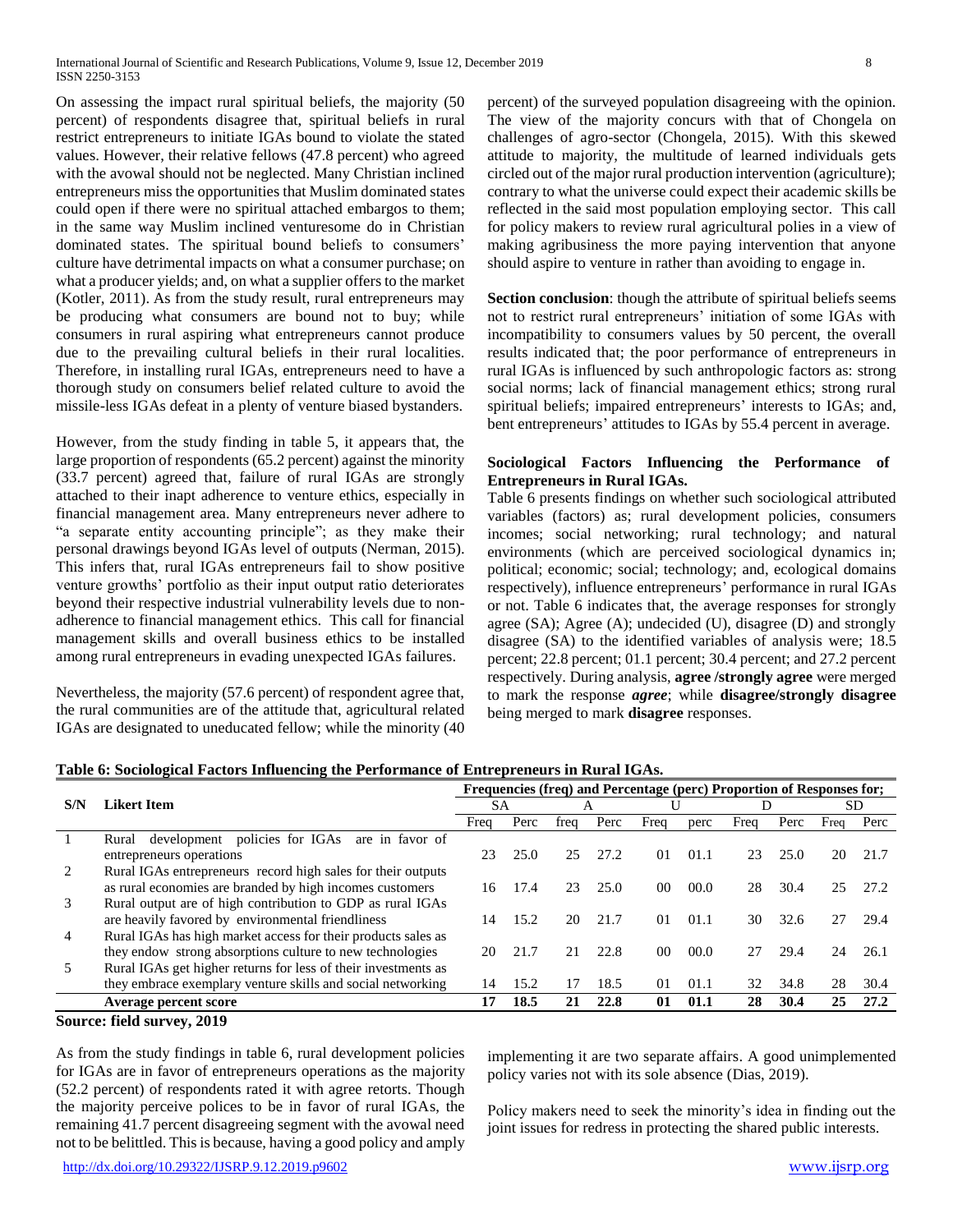The study results in table 6 also denote that, minority of respondents (42.4 percent) agree that, rural IGAs entrepreneurs record high sales for their outputs as rural economies are branded by high incomes customers; while majority (52.2 percent) of the said population of study disagreeing with the affirmation. Studies indicate that, rural outputs faces low demand rates; despite their compelling need within their production points (Jayadatta, 2017). As inadequate income reduces purchasing power of an individual; rural dwellers are thirst of the needed commodities in the midst of plenty commodity basket bundles for their lives. Hence, inapt performance of entrepreneurs in rural IGAs can never be separated from the bull of poverty hampering their target customers within their local surrounding. This implies that, rural business are not going because of undid desire for them, but because of consumers' income poverty. Therefore, addressing huddles on entrepreneurs' inapt performance for rural IGAs growth should go in hand with the revamp of the available poverty relief policies in rural settings.

Similarly, the majority (62 percent) of respondents, as in table 6 disagree that, rural output are of high contribution to GDP as rural IGAs are heavily favored by environmental friendliness; while the minority (36.7 percent) perceiving the avowal positively (agree). Considering that, the greater proportion of rural dweller are agrarians with less contributions to national GDP (URT, 2018), and on the majority's view, it could be worth asserting that, inapt performance of rural IGAs is closely associated to unbearable ecological distress. About 72 percent of nation GDP is contributed to by only about 18 percent of the non-agrarian Tanzanians (Fox, 2018), while the greater agrarian majority (85 percent) adding to growth only about 27 percent of the said national GDP. This calls for immediate agro-mechanizations and remolding of collective pathway for rural products' value chains in optimizing rural outputs from what the ecological settings offer as opportunity.

Moreover, considering technological influence on entrepreneurs' performance in rural IGAs, the majority of respondents (55.5 percent) disagreed with the assertion that, rural IGAs entrepreneurs have high market access for their products sales as they endow strong absorption culture to new technologies; with the minority (44.5 percent) agreeing on the statement. Though the differences of the portrayed results is not much big, there are reasonable evident that rural communities are still hanging on their strong traditional values, in the views that, some technologies (especially social media) are cultural destructive (HubSpot, 2019). Products marketed through such social media as, Instagram; Facebook, Twitter and others of the like, hardly get accessed by aged people, strong traditionalists or deep religious inclined persons; as pictures and other commercials displayed in them are perceive immoral with respect to their ascribed values (Baum, 2014 & HubSpot, 2019). The results imply that, most of rural IGAs produces record inadequate sales in markets; not because they not needed, but because they are inappropriately marketed. Therefore, the choice of marketing technological-driven tool by an entrepreneur in rural should consider customers attitude on it; as the wrong choice for it can be more of liability than being an asset.

Nonetheless, the avowal that, entrepreneurs in rural IGAs get higher returns for less of their investments as they embrace exemplary venture skills and social networking seem to be ironic to majority of respondents (65.2 percent) as they disagree with the axiom; against the minority (33.7 percent) agreeing with it. Under the free global market economy, no single business can make it without a well-established network. Contrary to what it used to be during the production marketing philosophy era, under the current social marketing philosophy, theories provide that, commodities are sold; not bought (Kotler, 2011). Despite having good products and a well-established networks, marketing skills are important in identifying, communicating and offering the desired products to differed niches of unsatisfied consumers (HubSpot, 2019). The rejection of the said avowal in this study is an indication that, entrepreneurs in many rural IGAs never get higher returns for less of their total investment; not because their products are not needed in the market, but because they are adversely marketed by poor networked entrepreneurs. Therefore, in addressing inapt performance of entrepreneurs in rural IGAs, incorporating networking and marketing strategies in agency's plan is inevitable.

**Section conclusion**: from the study result, it appears that rural IGAs growth policies are in favor of entrepreneurs operations by 52.2 percent. However, the overall results indicated that; amid the favorable rural growth policies, such sociological linked factors as; poor consumers incomes; poor social networks; poor rural technological adoptions; and adverse natural environments (which are in; political; economic; social; technology; and, ecological domains respectively) collectively influence entrepreneurs' performance in rural IGAs by 57.6 percent in average.

#### **Study Conclusion and Recommendation**

The purpose of this study was to examine the factors behind inapt performance of entrepreneurs in Tanzanian rural IGAs. While focusing on psychological, anthropologic, and social domains; the study observed the following shared factors to influence the performance of entrepreneurs in rural IGAs with varied degrees: psychological factors (dearth of N-achievement, external locus of control, abject risk taking, inadequate tolerance for failure in facet of ambiguities, lack of innovation streak among rural entrepreneurs) by 53.3 percent in average; anthropologic factors (strong social norms; impaired business ethics; destructive rural spiritual beliefs; individual's biased interests; individuals' bent of attitudes to work) by 55.4 percent in average; as well as, sociological factors (unfavorable rural growth policies, poor rural incomes, poor rural social networking, poor rural technology adoptions, and hostile natural environments; which are in, political, economic, social, technology, and, natural ecological dynamics respectively) by 57.6 percent in average. The study findings directed a researcher to assert that, the nature of entrepreneur, type of the venture (IGA) and background of an entrepreneur has a detrimental impact to what differentiate rural and urban entrepreneur's output and outcome in an IGA of his/her choice. Therefore, it is recommended that, in addressing inapt performance of entrepreneurs in Tanzanian rural IGAs, the responsible authorities not only need to focus on physical infrastructures, but also, incorporating the identified; psychological, anthropological and sociological attributes in their long term strategic plan. The same study need to be done in some communities in Europe, Asia and America for results comparison.